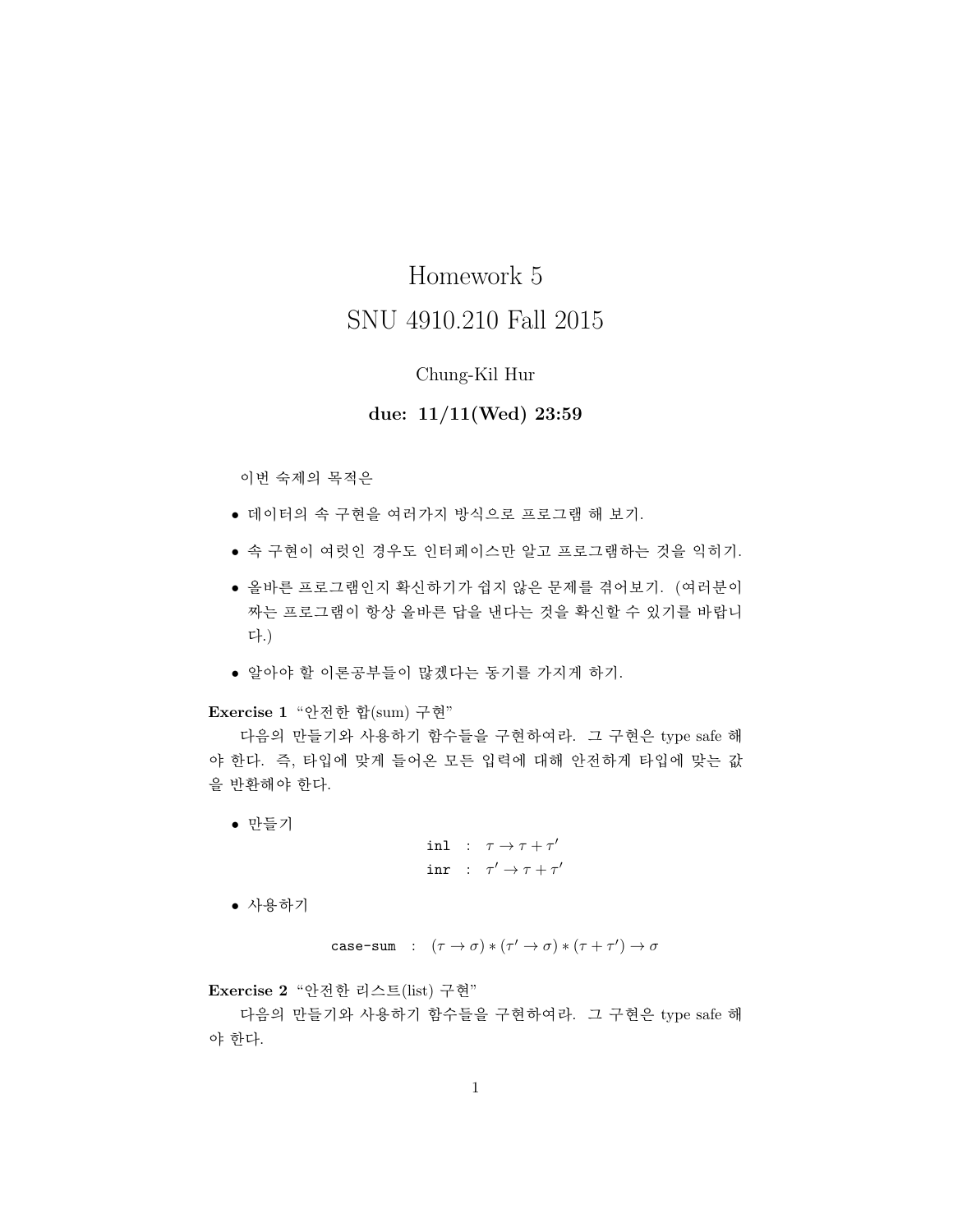• 만들기

$$
\begin{array}{lcl} \texttt{empty} & : & \tau \; \mathit{list} \\ \texttt{link} & : & \tau * \tau \; \mathit{list} \rightarrow \tau \; \mathit{list} \end{array}
$$

• 사용하기

case-list :  $(unit \rightarrow \sigma) * (\tau * \tau list \rightarrow \sigma) * \tau list \rightarrow \sigma$ 

Exercise 3 "안전한 합과 리스트 사용"

앞에서 고안한 안전한 합과 리스트를 사용하여 아래의 함수들을 구현하고, 타입을 주석으로 달아서 안전한 프로그램인지 확인하라. 아래 함수들에서 합 타입은 오류 상황을 처리하기 위한 것이다. 함수에 (비록 타입에는 맞지만) 의 도치 않은 입력이 들어왔을 경우, 합 타입의 오른쪽 값(즉, unit 타입의 값)을 반환하라.

```
is-empty? : \tau list \rightarrow bool
          fst : \tau list \rightarrow \tau + unitrest : \tau list \rightarrow \tau list + unit
     length : \tau list \rightarrow intnth-elmt : \tau list * int \rightarrow \tau + unit
           map : (\tau \to \sigma) * \tau list \to \sigma list
     reduce : \tau list *(\tau * \sigma \to \sigma) * \sigma \to \sigma
```
Exercise 4 "종이 벽지 디자인"

벽지 무늬의 전체구조는 대게가 같은 무늬들의 반복이다. 기본 무늬는 검 거나 흰 정사각형이다. 무늬를 디자인하는 작업은 기본 정사각형들 4개를 연 결해서 4배 큰 정사각형 무늬를 만들고, 이것들 4개를 다시 연결해서 4배 더 큰 정사각형을 만들고, 등등. 되었다 싶으면 디자인된 정 사각형들을 반복해서 종 이에 짜넣는 방법을 취하다.

이러한 무늬 데이타의 속 구현을 감추고 다음의 것들만 드러나도록 기획 하였다. 각각을 구현하라.

> $black: form$ white:  $form$  $glue: form * form * form * form \rightarrow form$ rotate:  $form \rightarrow form$  $neighbor: location * form \rightarrow int$ pprint:  $form \rightarrow void$

각각의 정의는 다음과 같다: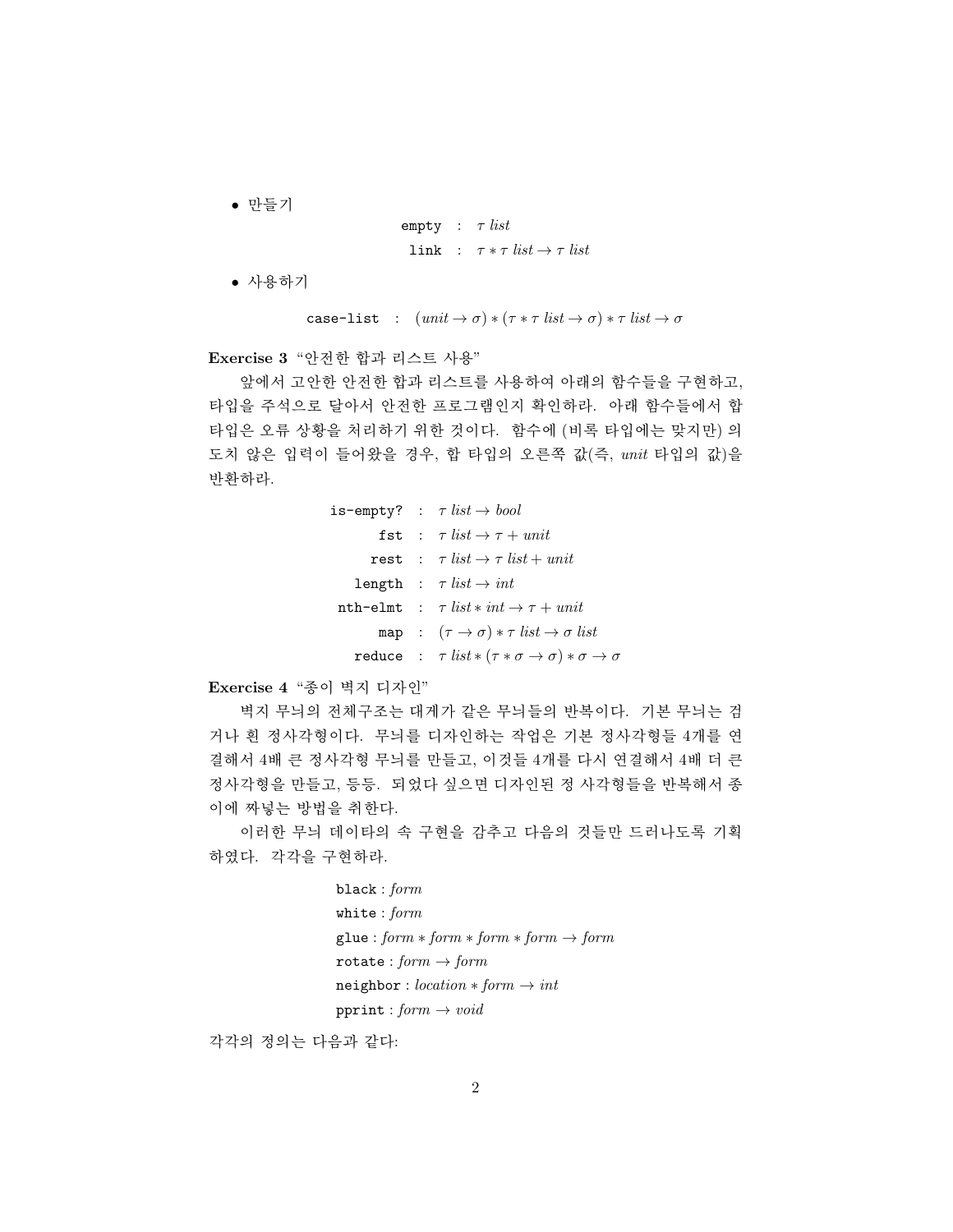- black: 기본크기의 검은 정사각형 무늬.
- white: 기본크기의 흰 정사각형 무늬.
- glue: 같은 크키의 정사각형 무늬 4개를 NW, NE, SE, SW방향의 순서 로 받아서 그 위치에 놓고 연결한 4배 크기의 정사각형 무늬를 만든다.
- rotate: 정사각형 무늬를 받아서 90도 시계방향으로 돌려진 무늬를 만 든다.
- neighbor: 주어진 위치의 기본 정사각형의 주변에 있는 최대 8개의 정사 각형중 검은 정사각형의 갯수. 기본 정사각형의 위치는 전체 정사각형에 서 부터 시작해서 계속 4등분 해 가면서 그 정사각형이 포함된 구역의 번 호들의 리스트이다. NW 구역은 0, NE 구역은 1, SE 구역은 2, SW 구역 은 3이다. 무늬가 기본 정사각형 하나일 때는 그 정사각형의 위치는 빈 리스트가 된다. 예를 들어, 위치가 (33) 인 정사각형은 16개의 기본 정사 각형으로 구성된 정사각형 판에서 가장 왼쪽 아래의 기본 정사각형을 말 한다. 한 무늬가 가지는 기본 정사각형의 갯수는 4'개 이고, 기본 정사각 형의 위치를 표현하는 리스트의 길이는 항상 i가 된다. 이 조건을 만족할 때에만 neighbor가 정의된다.
- pprint: 정사각형 무늬를 화면에 그려준다.

예를 들어서 다음과 같이 벽지무늬들을 만들어서 프린트할 수 있겠다 (어떤 무 늬가 프린트될까?)

```
(define B black)
 (define W white)
 (define Basic (glue B B B W))
 (define (turn pattern i)
   (if (<= i 0) pattern else (turn (rotate pattern) (- i 1))))(define Compound (glue Basic (turn Basic 1) (turn Basic 2) (turn Basic 3)))
위와 같은 프로그램을 고안하는 데, 무늬를 구현하는 방법이 몇 가지가 있
```
다:

● 방법 1. 정사각형 무늬안에 있는 기본 정사각형들의 가로줄(row)의 리스 트로 표현하는 방법. 예를 들어, 위의 예에서 Basic은 ((B B) (W B))로, Compound는 ((B B W B) (W B B B) (B B B W) (B W B B))로 표현되 겠다.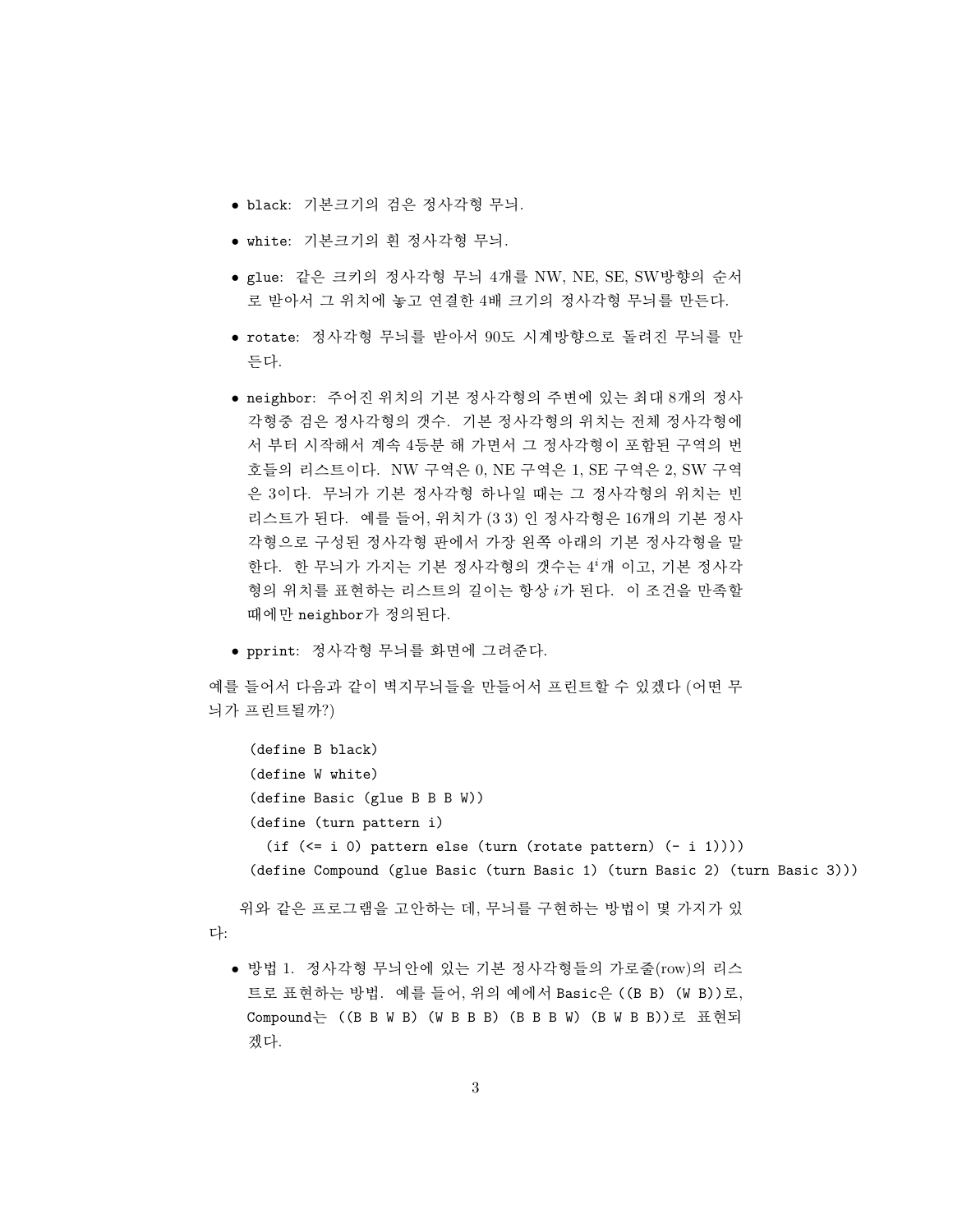• 방법 2. 잎새에 기본 정사각형이 매달린, 모든 가지가 4갈래로 갈라지는 트리 구조로 표현하는 방법.

위 두 가지 구현 방안을 구현하라. 이 두 가지 구현 방안을 모두 가지고 위의 여섯가지(상수 두 개, 함수 네 개)를 정의하라. 이 때 데이타의 표현방식 두 가 지가 적절히 모두 사용되도록 정의한다.

배열로 구현하는 경우, 드러나는(인터페이스) 함수들:

|                                       | glue-array-from-tree: $form * form * form * form \rightarrow form$  |
|---------------------------------------|---------------------------------------------------------------------|
|                                       | glue-array-from-array: $form * form * form * form \rightarrow form$ |
| rotate-array: $form \rightarrow form$ |                                                                     |
|                                       | neighbor-array: $location * form \rightarrow int$                   |
| pprint-array: $form \rightarrow void$ |                                                                     |
|                                       | is-array?: $form \rightarrow bool$                                  |

트리로 구현하는 경우, 드러나는 함수들:

| glue-tree-from-tree: $form * form * form * form \rightarrow form$  |
|--------------------------------------------------------------------|
| glue-tree-from-array: $form * form * form * form \rightarrow form$ |
| rotate-tree: $form \rightarrow form$                               |
| neighbor-tree: $location * form \rightarrow int$                   |
| pprint-tree: $form \rightarrow void$                               |
| is-tree?: $form \rightarrow bool$                                  |
|                                                                    |

두 구현사이의 변환 함수들:

 $array-to-tree: form \rightarrow form$ tree-to-array:  $form \rightarrow form$ 

 $\Box$ 

Exercise 5 "벽지 아가씨 심사위원" 벽지 무늬를 다루는 함수들에 다음의 함수를 추가로 정의하고:

```
equal: form * form \rightarrow boolsize: form \rightarrow int
```
equal은 두 무늬가 같은지를 판별하고, size는 기본 정사각형의 갯수가 4'일 때 i를 내놓는다. equal이 받아들이는 두개의 무늬들은 다르게 표현된 것들일 수 있다.